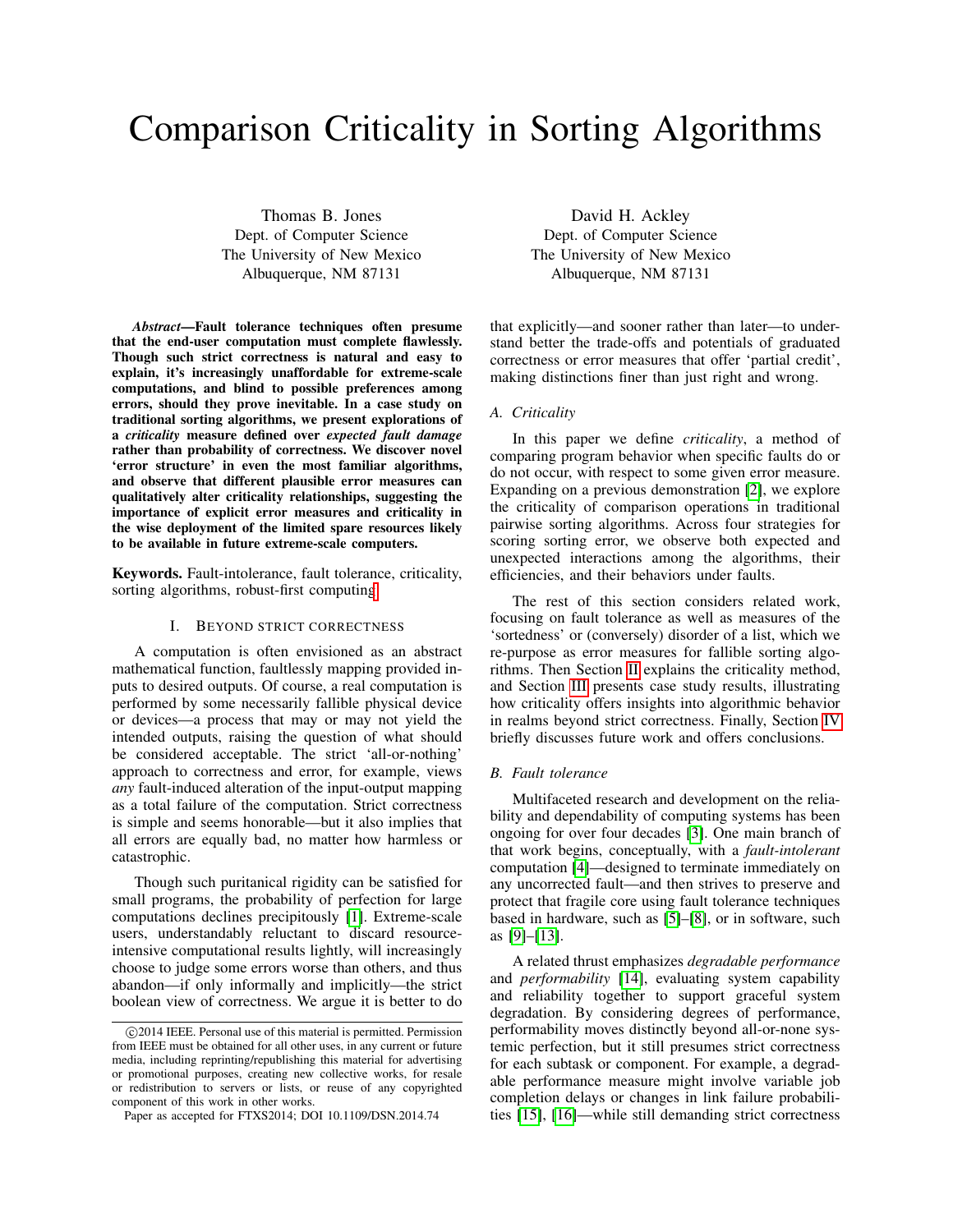of each job computed and messages conveyed over each link. A performability framework could be extended to handle graduated error measures within individual work components, by adding some suitable error measure, but we have yet to find such efforts in the literature.

There is some research, however, that envisions faults altering the function computed, and requiring evaluation at that level. For example, the *selective reliability* approach, discussed by [\[17\]](#page-5-12), develops error bounds on computations that are divided into higher and lower reliability sections. The present work in some ways complements that approach, seeking to identify computational steps most likely to need high reliability. Rather than hardware bit-flip faults, our case study model considers faults at the algorithmic level, in the comparison operations performed during sorting.

As another example, *approximate design* [\[18\]](#page-5-13) aims to increase energy efficiency by running chips at voltages that allow transient errors. An approach called *Application Resilience Characterization* (ARC) [\[19\]](#page-5-14), based on dynamic binary instrumentation [\[20\]](#page-5-15), supports approximate design by helping programmers understand how their applications may function in fault-prone environments. Like selective reliability and our criticality method, ARC also reaches beyond the "fault-intolerant core" framework. A difference is we have applied criticality to classical deterministic algorithms, while ARC has been predominantly applied to function approximations—such as machine learning algorithms—for which perfect correctness is rarely the norm. Another difference is that criticality quantifies the impact of faults in individual operations—however they are defined—while ARC categorizes inner loop lines of code qualitatively as *resilient* or *sensitive*.

Interestingly, [\[21\]](#page-5-16) develops robust floating point iterations for several traditionally exact algorithms, including sorting. They work within a fault-intolerant strict correctness error model, and demonstrate sorting small lists perfectly even with as many as half the floating point operations failing.

# *C. Measuring Sortedness*

In contrast with that work, our interest is in better understanding tradeoffs and algorithmic behaviors when the end user may be willing to accept less than strictly correct results. To investigate sorting as an example, we must confront the question of what "sort of sorted" might mean. Fortunately, sorting is an extremely wellstudied topic, and researchers have defined a variety of *sortedness measures*— [\[22\]](#page-5-17) is one survey—that quantify the notion of 'partially correct sorting'. These measures have traditionally been used to measure a list's 'presortedness'—its degree of disorder before sorting but they are also usable as measures of output quality of a potentially fallible sorting algorithm.

Existing sortedness measures include *inversions error*—the number of items immediately preceding a smaller item, and *max displacement*—the maximum distance any item must be moved to reach its correct position. In this paper, we explore those measures, as well as all-or-none *strict correctness*, and a measure called *positional error* discussed in the next section.

### II. METHODOLOGY

<span id="page-1-0"></span>Arbitrary faults can have arbitrary effects on the execution of a program, and in the general case little can be said. For this case study:

- We consider only sorting programs based on pair-wise comparisons. The program input is a random permutation of the numbers 0..51, modeling a shuffled deck of cards.
- We presume the existence of an error measure that maps any permutation of the input data into a scalar value from 0.0 meaning "perfectly sorted" to 1.0 meaning "maximally unsorted."
- We consider only faults in the pair-wise sorting comparisons. Such faults fit naturally into our adopted sortedness measures, but of course they are only one of many possibilities. In particular, we presume the data items are never corrupted.
- We collapse a fault's impact on a given comparison down to a scalar called the "criticality" of that fault at that comparison, by averaging across possible inputs and other possible faults.

The rest of this section provides details.

## <span id="page-1-1"></span>*A. Comparison Criticality Defined*

Intuitively, the goal of the criticality method is to isolate the *additional program error* due to some specific fault on some specific computational step. The impact of any specific fault depends on three factors, which we call the 'fault mode', the 'error measure', and the 'fault pattern'.

The *fault mode* determines how the computational step acts during a particular type of fault. Specifically, when comparisons fail in our case study, the result is as if the comparison was performed backwards. If the operation  $Compare(3, 4)$  faulted it would return  $>$ , as if the performed operation had been  $Compare(4, 3)$ .

The *error measure* specifies how badly any given computational result deviates from its correct outcome. In this study we tested four different sorting error measures. The first error measure, *strict correctness*, is 0 if the output is perfectly sorted and 1 otherwise. Definitions for the other three error measures—*normalized inversions error* [\[22\]](#page-5-17), *normalized max displacement* [\[22\]](#page-5-17), and *normalized positional error* [\[2\]](#page-5-1)—appear below in equations [1,](#page-2-1) [2,](#page-2-2) and [3,](#page-2-3) respectively.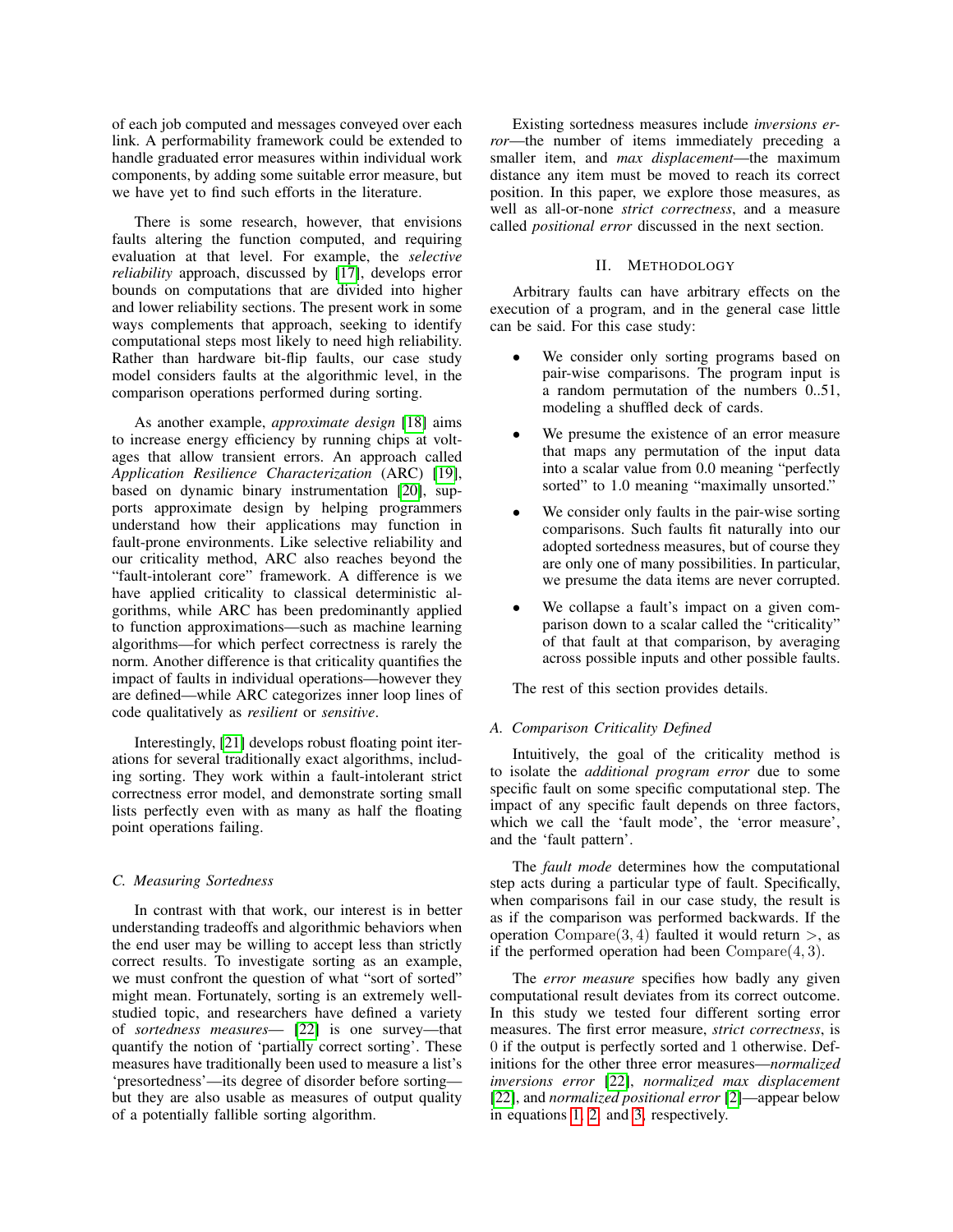In those equations  $L(i)$  is the position of item i in the output list  $L$ , while  $L[i]$  is the inverse operation: The value of the  $i^{th}$  item in list L. Since we sort lists of distinct numbers from 0 to  $N-1$  the  $i^{th}$  item in a correctly sorted list is equal to  $i$ . Note that each error measure is normalized to  $[0, 1]$  by dividing by the maximum possible value of that error measure.

$$
Inv(L) = \frac{\sum_{i=0}^{N-2} \frac{L[i]-L[i+1]}{|L[i]-L[i+1]|} + 1}{2N-2}
$$
 (1)

$$
\text{MaxDis}(L) = \frac{\max_{i=0}^{N-1} |i - L(i)|}{N-1} \tag{2}
$$

$$
\text{PosErr}(L) = \frac{\sum_{i=0}^{N-1} |i - L(i)|}{\text{MaxPosErr}(N)}\tag{3}
$$

The normalization factor  $MaxPosErr(N)$ —the maximum positional error for an input list of size  $N$ is equal to the positional error when a list is reverse sorted:

$$
\begin{aligned} \text{MaxPosErr}(N) &= \sum_{i=0}^{N-1} |N - (2i) - 1| \\ &= 2 \left[ \left( \frac{N}{2} \right)^2 \right] \end{aligned} \tag{4}
$$

Finally, the *fault pattern* specifies when and where faults occur during the computation. In general the fault pattern may require a matrix to represent computational steps in space and time, but in this case, since the tested sorting algorithms are sequential, a single bit vector suffices, indexed by the number of comparisons so far executed  $<sup>1</sup>$  $<sup>1</sup>$  $<sup>1</sup>$ .</sup>

Given a fault, a fault mode, a fault pattern, and a set of program inputs, the output of the program is completely determined, and its quality can be assessed by the error measure. The *criticality* of a fault, then, is simply the error measure value when the fault occurs minus its value when the fault is absent. For extremely small computations it is possible to calculate a fault's criticality exactly, but more typically the combinatorics make direct calculation intractable. This study uses Monte Carlo sampling to estimate the error measure values with and without the fault, and the difference of those estimates are reported in the next section.

The criticality for a failure at each comparison index was obtained by taking a sample of 1000 fault patterninput pairs for each comparison in the algorithm. Inputs were randomly generated so that each list item had a uniform probability of occurring in any location in the list. Fault-patterns were sampled from a binomial distribution set to produce  $true$  bits at rates of 0%, 10%, and 20% so that comparisons not under consideration would fail at a consistent i.i.d. *background failure rate*[2](#page-2-4) . The average output error was measured for each of these fault pattern-input pairs—once with the comparison under consideration forced to fail and once with it succeeding. This gave us two *average conditional error measures* whose difference was then taken as the comparison's criticality. See the top graph in figure [2](#page-3-0) for an example of how this was done.

#### III. RESULTS AND DISCUSSION

<span id="page-2-3"></span><span id="page-2-2"></span><span id="page-2-1"></span><span id="page-2-0"></span>We tested quick sort, merge sort, and bubble sort, using permutations of the  $N = 52$  numbers  $[0, 1, ..., 51]$ as input. For each algorithm, we estimated comparison criticality with respect to the four error measures presented in Section [II-A,](#page-1-1) at background failure rates of 0%, 10%, and 20%. In this section. we briefly touch on a few expected and unexpected phenomena we have observed.

#### *A. Strict Correctness Hides Most Criticality Structure*

To get a feel for criticality in general—and to see some of the liabilities of all-or-none correctness— Figure [1](#page-3-1) shows estimated criticalities under the strict correctness error measure. While the figure does make clear that quick and merge sorts perform many fewer comparisons than bubble sort, relatively little other structure is revealed. Despite averaging over random input permutations, the strict correctness criticality of each comparison is usually either 1 or 0: Any given comparison is either maximally critical or not at all. Given 0% background failures (*red* curve), for example, there will only be a single fault. For bubble sort, a failure is critical if that fault is in any of the last  $N$  comparisons (seen at about comparison 2600), but otherwise it's harmless. By contrast, with merge and quick sorts nearly every comparison is critical—if any comparison fails, the output will not be strictly correct. The last comparisons for quick and merge sorts show intermediate criticalities because, depending on the specific input permutation tested, the algorithm will sometimes finish before that comparison is reached, so a failure at that comparison index is sometimes harmless.

Given strict correctness, if the background failure rate is appreciably non-zero (e.g., 20%, blue curve) all comparisons became non-critical in all three algorithms: Since the output will essentially never be strictly correct, the occurrence or absence of any one fault makes no difference.

<sup>&</sup>lt;sup>1</sup>In this paper comparison index  $c$  refers to the  $c^{th}$  comparison executed by the algorithm

<span id="page-2-4"></span><sup>2</sup>Note that a *background* failure rate of 0% does not mean 'no failures whatsoever.' Instead it means there are no failures *other than* the one failure being induced in the comparison under consideration.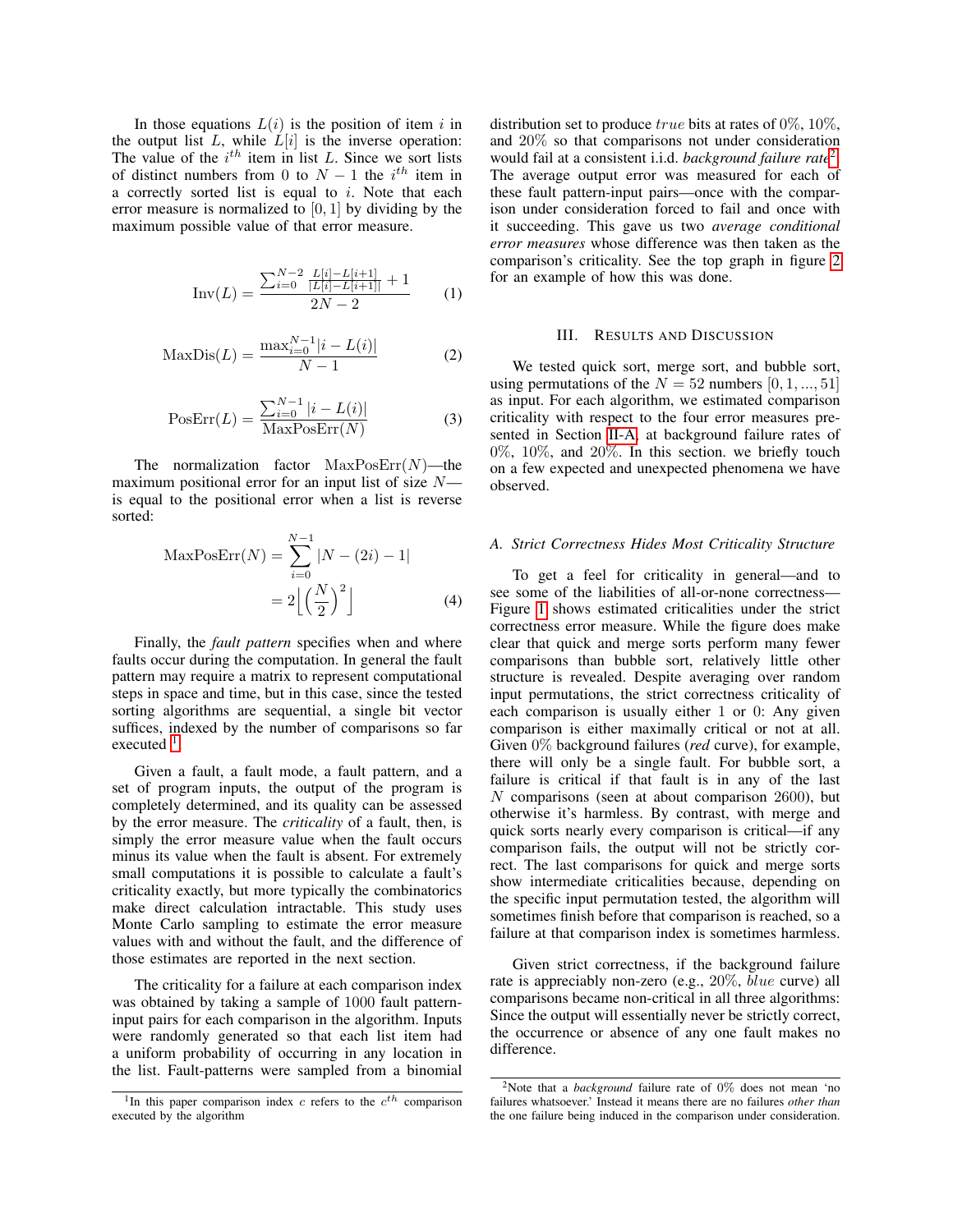<span id="page-3-1"></span>Fig. 1. Extremal values dominate in a plot of strict correctness criticality ('Boolean criticality';  $y$  axis) vs. the comparisons executed during a sort ('Comparison index';  $x$  axis): Most faults are either maximally critical or not at all. See text for details.



#### *B. Graduated Criticality Reveals Algorithmic Structure*

As a second example, Figure [2](#page-3-0) shows average conditional positional error and criticality for the merge sort algorithm. The criticality of a fault at a given comparison index—illustrated in the middle graph—is simply equal to the difference between the top and bottom lines in the first graph of Figure [2—](#page-3-0)the estimated error when the fault does occur less that when it doesn't.

We note two striking aspects in the middle graph in Figure [2.](#page-3-0) First, the positional error measure reveals a fractal criticality structure for the merge sort algorithm. In retrospect at least this makes sense given the depthfirst recursion used in this merge sort implementation. Comparisons at the deepest recursive levels—when two items are merged into a length 2 sublist—are also the most critical comparisons; the deeper "criticality valleys" reflect the larger merges.

Second, that recursive criticality structure is strikingly persistent across background fault rates. Even at a background failure rate of 20% we can still see four distinct 'humps' in merge sort's criticality results. This implies that criticality structure is robust when the right algorithm and error measure are used. Note that the the criticality falls off at larger background failure rates since criticality measures additional error due to a fault and at higher background failure rates so much damage has already been done to the output that it becomes difficult for faults to do even more damage.

Next, when comparing the middle graph of figure [2](#page-3-0) to the bottom graph we see that max displacement <span id="page-3-0"></span>Fig. 2. The average conditional positional error curves (top graph), corresponding to the estimated error with and without the fault at the given comparison index, and the positional error criticality (middle graph), both based on a 10% background error rate. Note that the purple and blue boxes are error bars. Both positional error criticality and max displacement error criticality reveal the fractal structure of the recursive merge sort algorithm (bottom graph). See text for details.



error reveals a structure that is similar to that revealed by positional error. However, unlike positional error which reveals a structure that is persistent in the face of background faults, the structure of max displacement error quickly collapses as the number of background errors increases.

The existence of such criticality structures suggest the possibility of deploying *computational armoring* strategically to the most critical comparisons. Methods like triple modular redundancy [\[23\]](#page-5-18)—applied here to list comparisons—are expensive, and targeting via criticality might help increase the "bang for the buck" of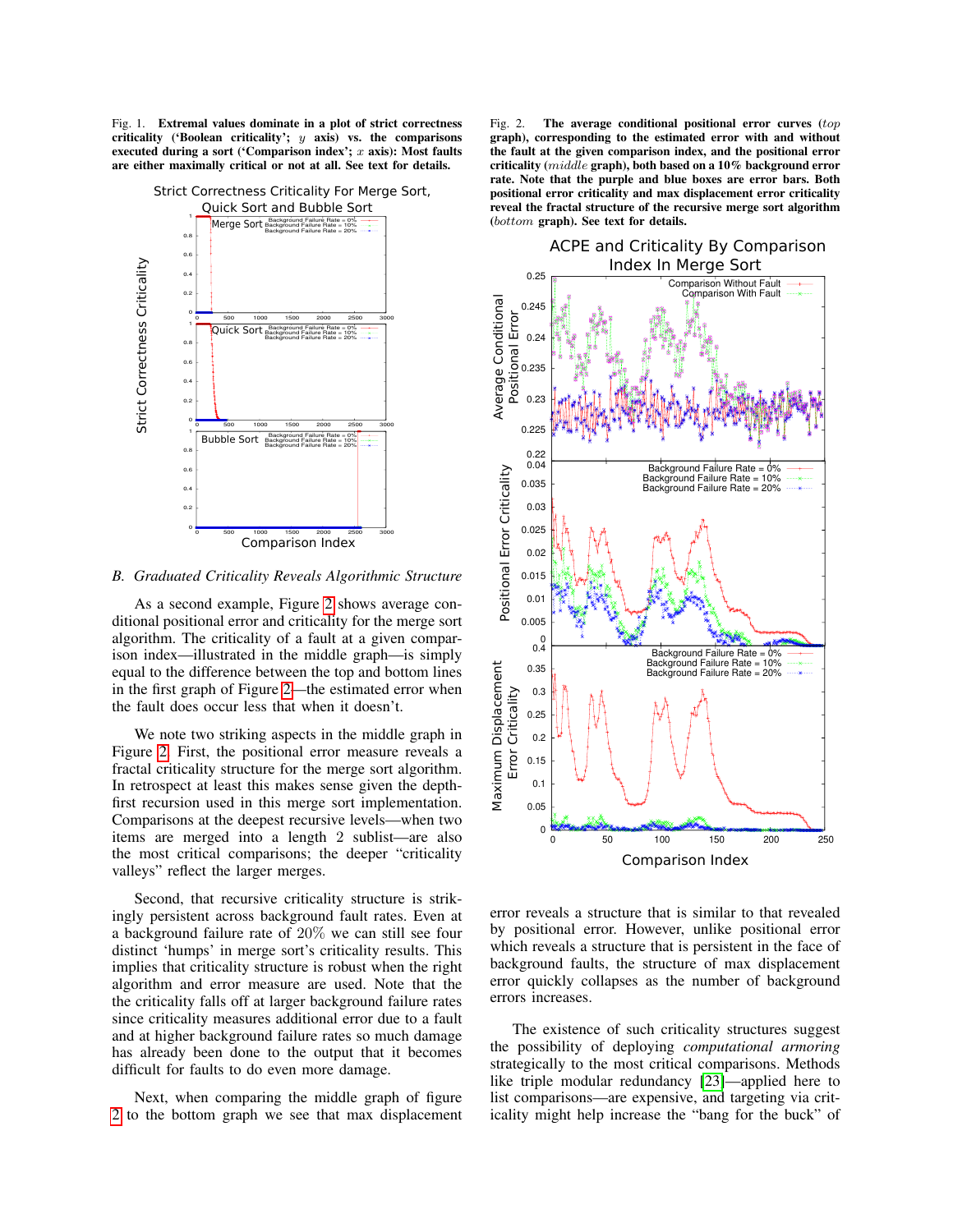such techniques.

#### *C. Criticality Structures Depend on Error Measures*

The strict correctness error measure is a degenerate case, but we also found that the comparison criticality can vary greatly given different graduated error measures. Using quick sort, for example, we measured comparison criticality for the first 250 comparisons using both normalized positional error and inversions error. In Figure [3](#page-4-0) we see the results: With positional error criticality, the first  $N = 52$  comparisons have much greater criticalities than all other comparisons in the sort. This occurs because the first  $N$  comparisons of quick sort are responsible for sorting the list into a 'top' half and 'bottom' half with all items less than the pivot in the bottom half and all items greater than the pivot in the top half. A faulty comparison in the first  $N$  comparisons leads to the miscompared item being placed, on average, about  $N/2$  away from its correct position.

On the other hand, for inversions error criticality, the first N comparisons have *lower* criticalities than all other comparisons. We suspect this is because items misplaced in either the top or bottom half of the list will tend to move toward the center where the halves meet, so even many faults in the first  $N$  comparisons will tend to add only a single inversion to the error measure.

#### <span id="page-4-0"></span>Fig. 3. Different error measures generate different criticality structures. See text for details.



Though positional error and inversions error, like all error measures, agree on the meaning of perfectly sorted, they measure significantly different list properties, and their criticality structures are therefore quite different. Although we may hope to find general principles, it is important to understand that wise choice of error measure requires not only sensitivity to likely faults, but also to the needs of a computation's end-user.

## *D. Criticality Structure is Highly Dependent on the Algorithm*

As a final illustration, consider the bubble sort results in Figure [4.](#page-4-1) Bubble sort's  $O(N^2)$  comparisons give it a great deal of redundancy, so the criticalities in Figure [4](#page-4-1) are much smaller than in, say, Figure [3—](#page-4-0)but in addition, the details of its criticality structures emerge most clearly at relatively high background error rates. It is unsurprising that bubble sort's last  $N$  comparisons are most critical, but we, at any rate, hadn't anticipated the small but distinct length  $N$  periodic structure throughout bubble sort's execution, indicating increased criticality in the last half of each pass through the list.

<span id="page-4-1"></span>Fig. 4. Periodic criticality in bubble sort facing a non-zero background error rate. The bottom graph is a subgraph of the top graph. See text.



Positional Error Criticality Vs. Comparison Index in Bubble Sort

All three sorting algorithms displayed structures related to the input size of  $N = 52$ : First N criticality in quick sort, last N criticality in merge sort, and a period N oscillation in bubble sort.